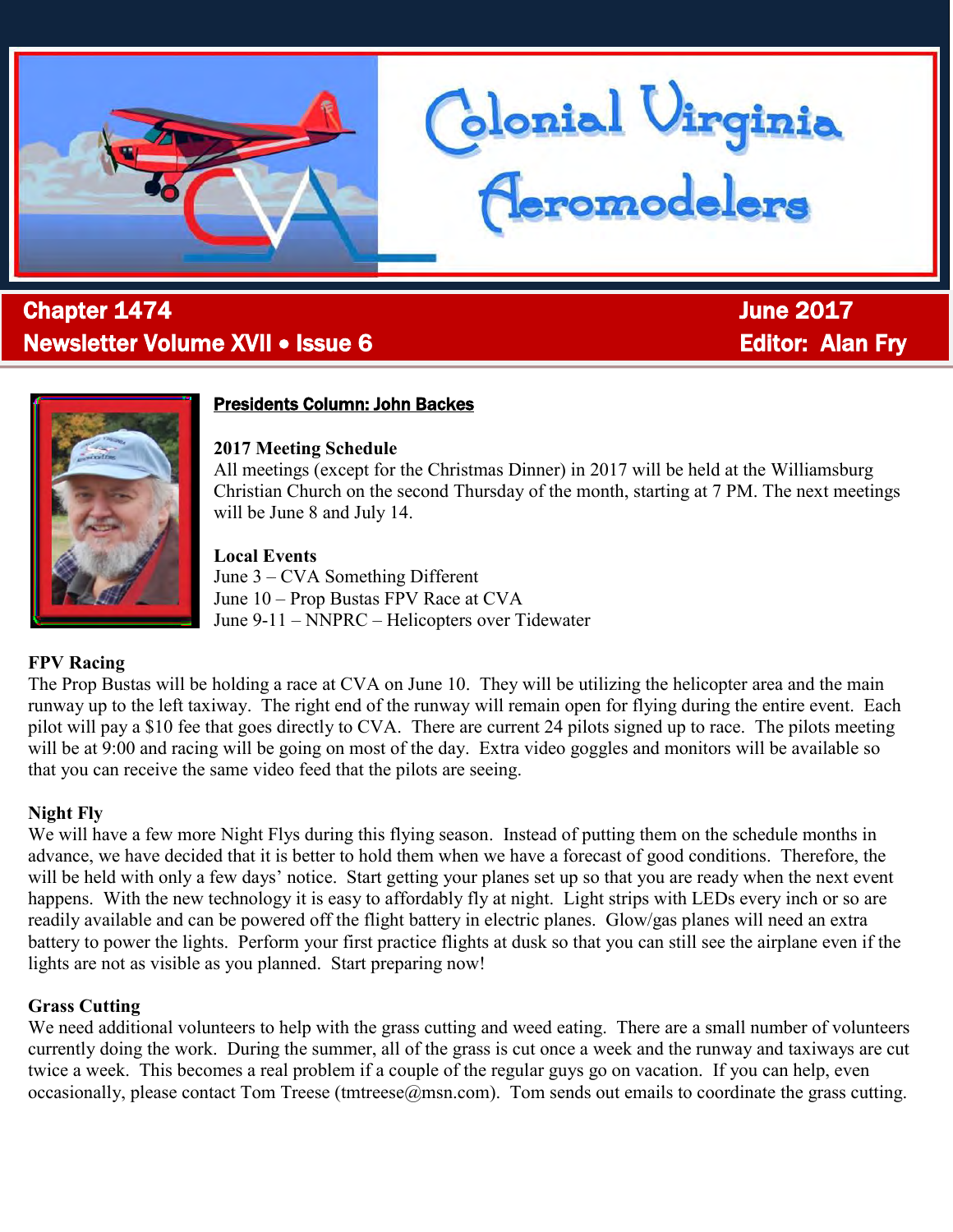**Contact Me**  Phone: 757-876-1241 Email: [jb753@cox.net](mailto:jb753@cox.net) Address: 8630 Diascund Road, Lanexa, Va. 23089



## **Secretary's Report: By Richard Brown**

CVA Meeting Minutes 05-11-17

The May 11th, 2017 meeting, held at the Williamsburg Christian church, was called to order by the President at 7:00pm with 16 members present. The President announced the minutes of the April meeting that were published in the corresponding newsletter. A motion was made to approve the minutes as published. The motion was seconded, a vote taken and approved unanimously.

#### **Treasurer's Report**

The treasurer reported on the clubs funds including expenditures for toilet facilities, sanction fees and shelter roof repair materials.

#### **Site Improvements**

Tom reported that the annual insurance payment on the tractor was due. There were questions about the current value of the tractor being far less than insured value, and that the insurance does not pay replacement value.

Jon reported on the progress of the shelter expansion project. An application for a building permit was submitted to Charles City County, but after two weeks there has been no word.

#### **Activities**

- May  $20 CVA$ : Electric Fly Contact: Joe Musika
- June 3 CVA: Something Different Contact: John Backes
- June 10 Prop Bustas: FPV Racing Contact: John Backes
- $\bullet$  Jun  $9 11 \text{NNPRC}$ : HOTS
- Aug 26 CVA: National Model Aviation Day

#### **Safety**

No Report

#### **Training**

No Report

#### **Club Promotion**

Dick reported that CVA will put on a flight demonstration at the Williamsburg-Jamestown Airport this year. The airport open house has been moved to September this year to coincide with the airport's anniversary. While the date is TBD, the anniversary date is September  $30<sup>th</sup>$ .

#### **Announcement**

John announced that Winston had resigned his position as Club Secretary and polled the attendees for a volunteer. Richard Brown stepped forward and will assume the position beginning at the next scheduled meeting on May 11<sup>th</sup>.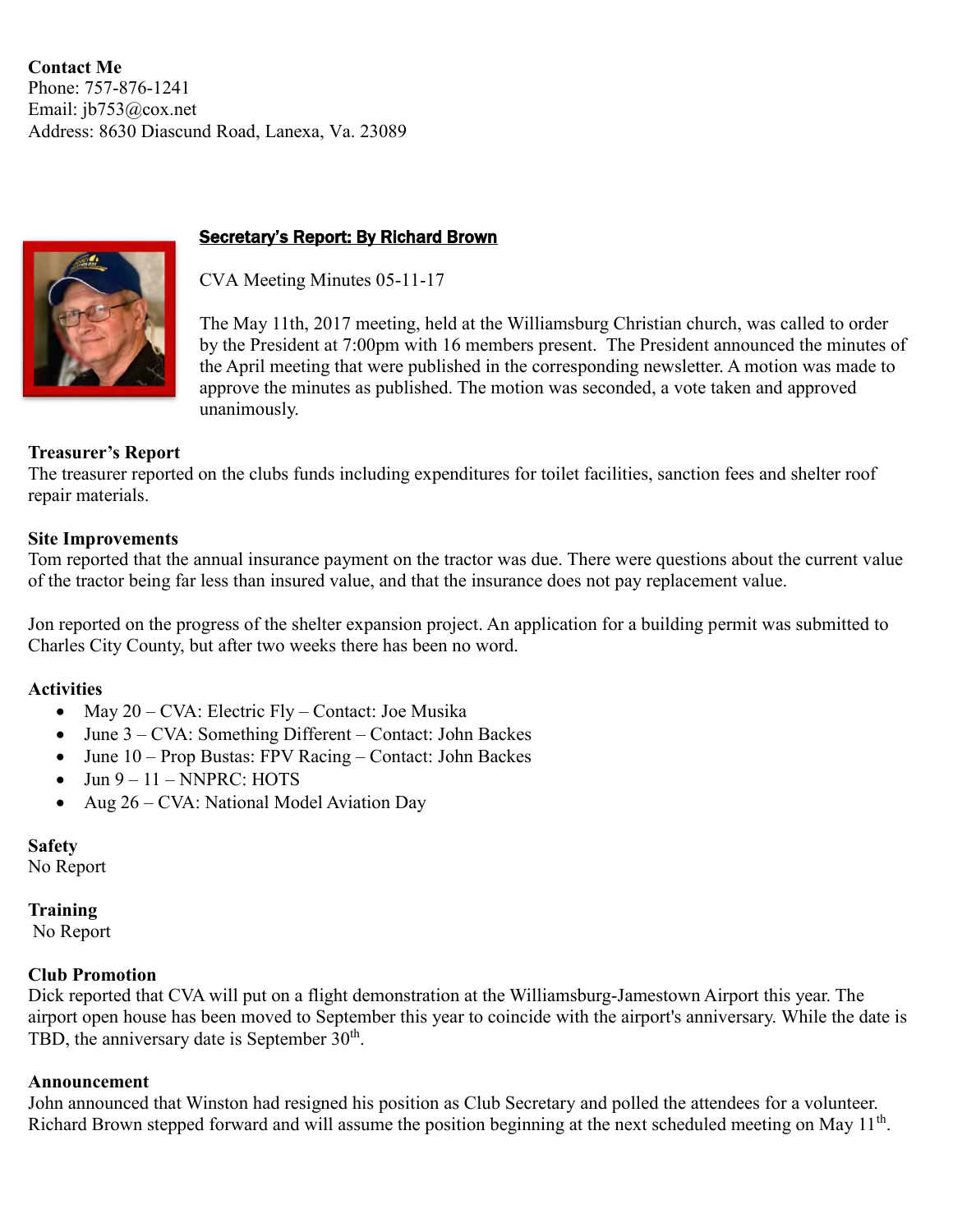## **Old Business**

Richard Brown was confirmed as the new club secretary.

It was moved and seconded that Prop Bustas could hold their FPV Racing Day at the CVA field. CVA will be providing food and beverages at the field. Note that racing will be on the left end of the runway, leaving the right end free for flying.

#### **New Business**

In preparation for National Model Airplane Day in August, a sheet to order shirts and hats was passed around. Shirts cost \$12.00 and hats cost \$10.00.

#### **Show & Tell**

New Member: Fred Hill was introduced to the club. He is interested in FPV and Quadcopters.

John announced that Debbie's Hobby Shop is trying to reduce their inventory of model airplanes. They have a 50% discount on all model airplane kits.

There being no further club business the meeting was adjourned at 7.35 pm.



## Activities: Joe Musika

We have survived the month of May and looking to June for some good flying weather. We had one event scheduled for May (Electric Fly In) and that was a wind out. We ended up just having a picnic.

Hopefully we will get this month started right with our "Something Different" on June 3rd. This event is always lots of fun. "Something Different" is anything that is not a single fuselage with one conventional wing, propeller in front and conventional tail with elevator control. Examples include "Flying Lawnmower", a "V" tail, a Jet, let your imagination be your guide! Entry fee is \$10, and includes lunch! See you there!!!



## **Training: Alan Fry**

## **Website of the Month**

For this month's website of the month, I decided to list a previous Website of the Month that is appropriate for our upcoming Something Different event. The website is called **HaddadRC.** HaddadRC is an entertaining website with plenty of pictures and videos that proves that anything with an outrunner motor and ESC can fly. Here is the link:

<http://www.haddadrc.com/>

**Do you have a favorite website? If so, let me know and I will put it in the newsletter. Favorite online store, how to build, how to fly, etc- send me the link! My email address:** 

[AlanWFEmail-CVA@yahoo.com](mailto:AlanWFEmail-CVA@yahoo.com)